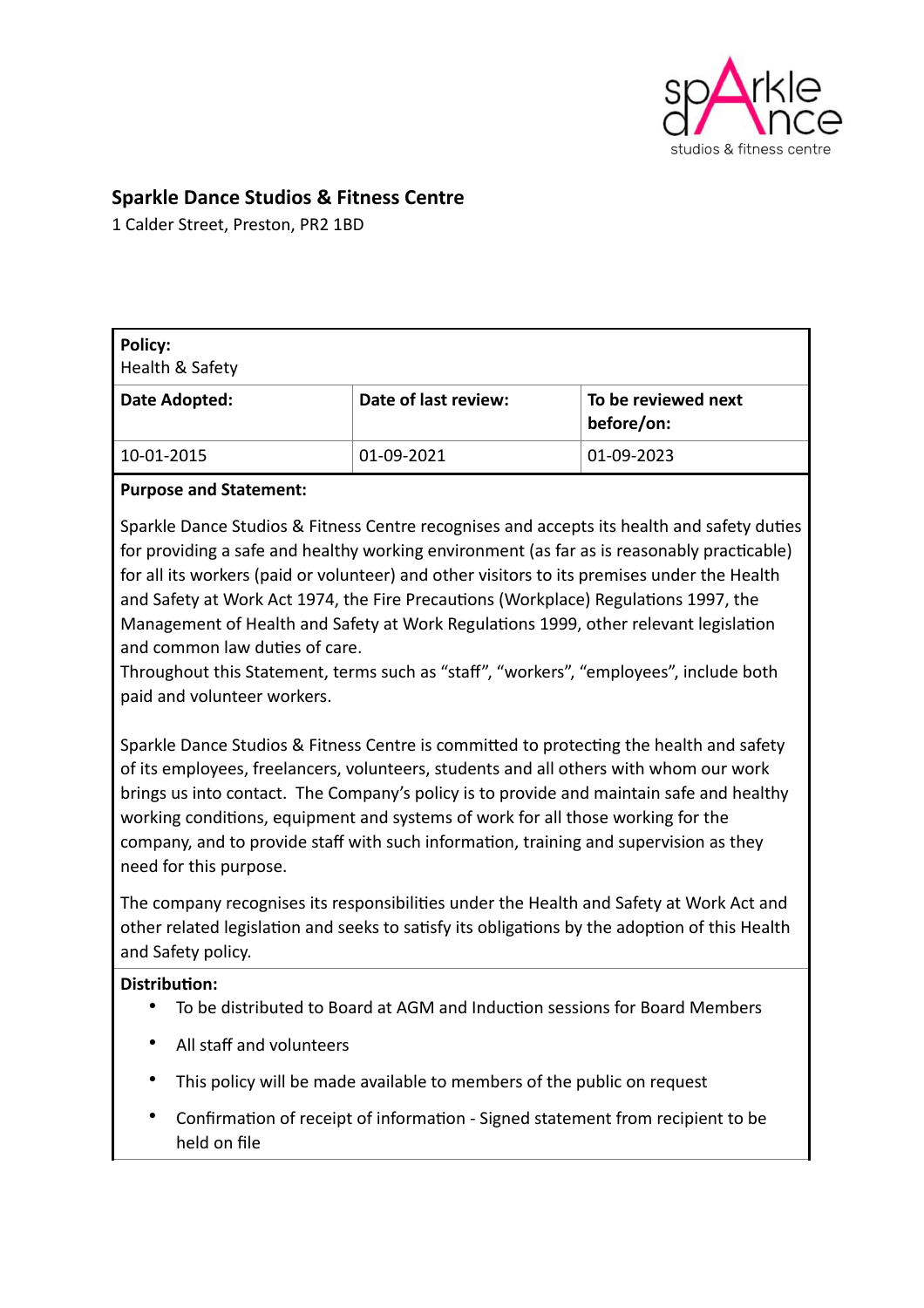# **Review and monitoring of policy:**

- Reviewed annually or in instances of legislative change
- Monitoring is part of Management and Supervision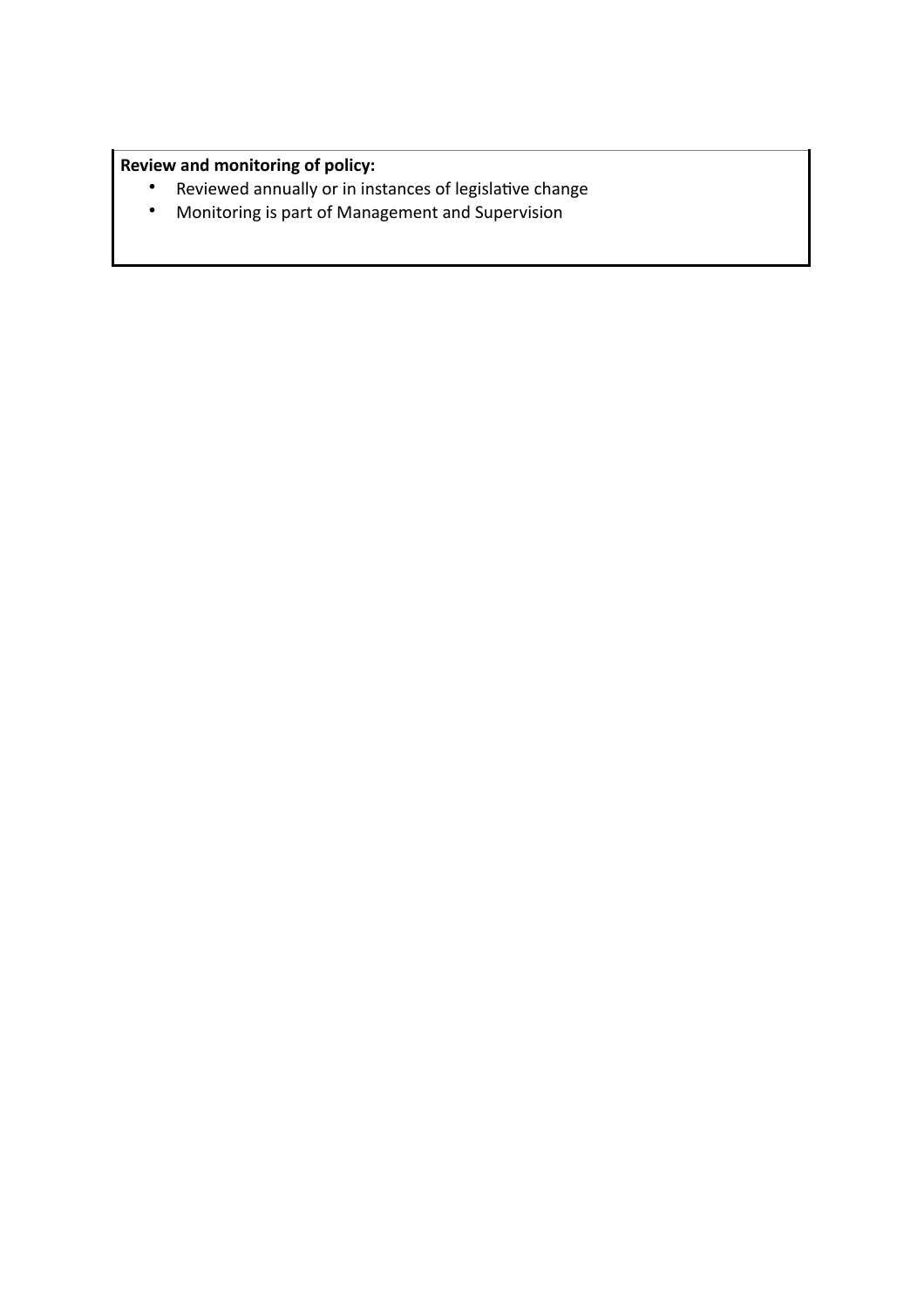#### **Responsibilities**

Overall and final responsibility for the safety and wellbeing of the staff rests with the principal of Sparkle Dance Studios & Fitness Centre.

Day-to-day responsibility for ensuring this policy is put into practice is delegated to the Principal Harriet J Gingell. To ensure health and safety standards are maintained /improved the following people have responsibility in the following areas:

GM:

- The office
- Events managed by Sparkle Dance Studios & Fitness Centre involving external groups
- Sparkle Dance Studios & Fitness Centre Community Projects for which they are the event lead.

YPM:

- Courses held at all venues and off-site activities resulting from them
- Sparkle Dance Studios & Fitness Centre Projects for which they are the event lead (specified on Events Organisational Checklist and Schedule)

Youth Programme Assistant (YPA):

• Courses held at venues when the YPM is not present

Course Tutor:

• Courses held at venues where there is no YPM or YPA present.

This is reflected in job descriptions in the company.

Where activities are undertaken in partnership with other organisations or in hired or rented premises these responsibilities will be undertaken in partnership with the designated health and safety personnel of those organisations and premises.

All staff members are made aware of their own responsibilities. All employees and freelance staff should:

- Co-operate with supervisors and managers on health and safety matters
- Not interfere with anything provided to safeguard their health and safety
- Take reasonable care of their own health and safety
- Report all health and safety concerns to an appropriate person as detailed in this policy statement

A copy of this policy is given to each staff member and forms the basis of an induction session on Health and Safety issues. Copies of the policy are available from the GM. Action may be brought under the company's disciplinary procedure if there is neglect or abuse of the health and safety requirements.

Sparkle Dance Studios & Fitness Centre will ensure it has sufficient insurance policies for all its activities and equipment. Freelance staff are also required to have their own personal Public Liability insurance.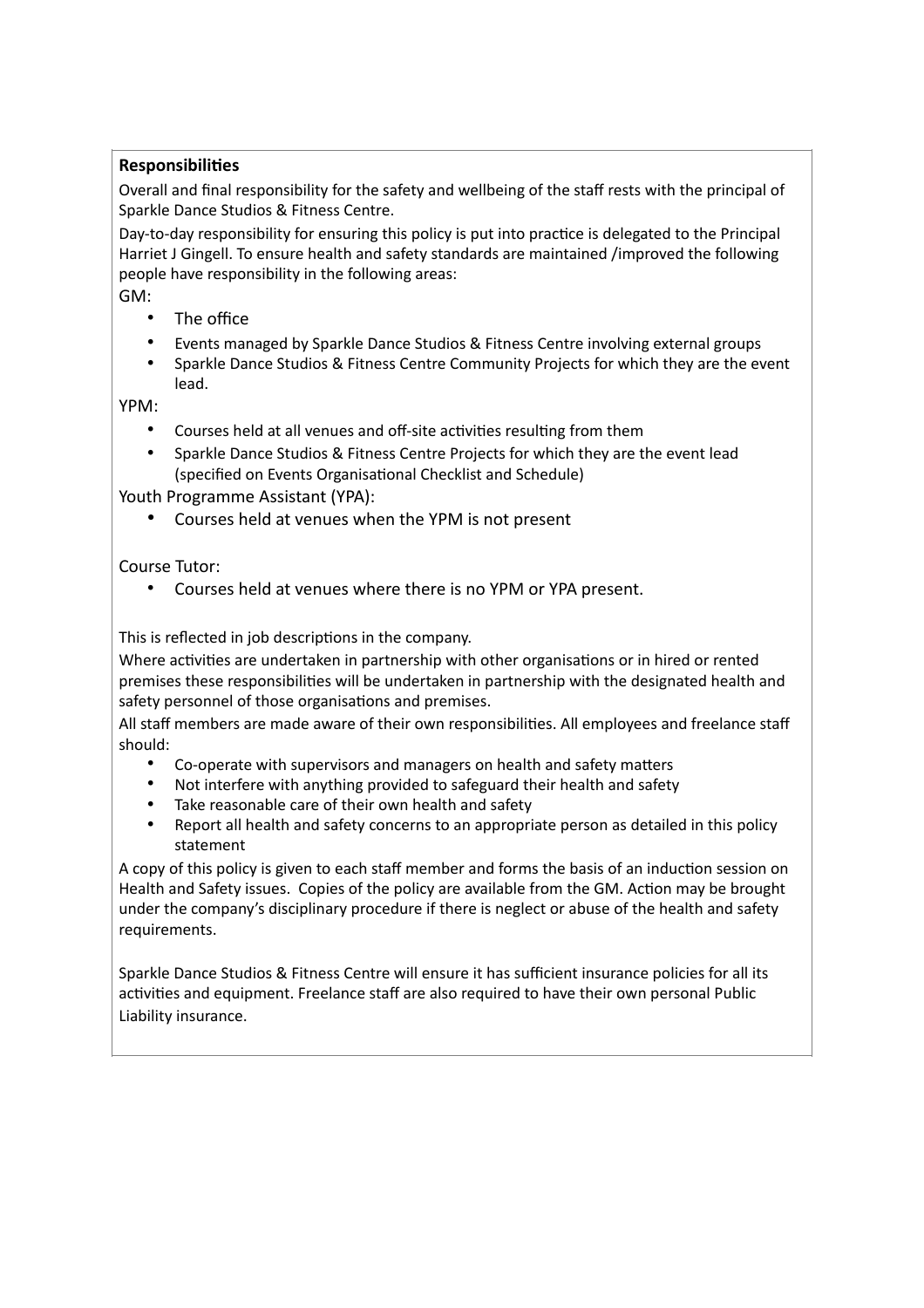### **Health and Safety Risks arising from our activities:**

- Risk assessments will be undertaken by the delegated employees above
- Findings of risk assessments will be reported to the GM and Board of Trustees
- Action required to remove/control/manage risks will be approved by the GM and Board of Trustees
- The GM will be responsible for ensuring the action required is implemented
- The YPM and GM will check that the implemented actions have reduced/removed the risk
- Assessments will be carried out frequently

# **Consultation with employees:**

The company believes that co-operation and consultation with all staff members are essential.

Consultation with employees is provided by the GM and YPM.

### **Safe equipment:**

- The GM or YPM will be responsible for identifying all equipment needing maintenance
- The GM or YPM will be responsible for ensuring effective maintenance procedures are drawn up
- The GM or YPM will be responsible for ensuring that all identified maintenance is implemented
- Any problems found with equipment should be reported to The GM or YPM
- The GM will check that new equipment meets health and safety standards before it is purchased.

# **Safe handling and use of substances:**

- The GM or YPM will be responsible for identifying all substances which need a COSHH (Control of Substances Hazardous to Health) assessment.
- The GM or YPM will be responsible for undertaking the COSHH assessment.
- The GM or YPM will be responsible for ensuring that all actions identified in the assessments are implemented.
- The GM or YPM will be responsible for ensuring all relevant employees are informed about the COSHH assessment.
- The GM or YPM will check that new substances can be used safely before they are purchased.
- Assessments will be reviewed annually or more frequently if work practices etc change.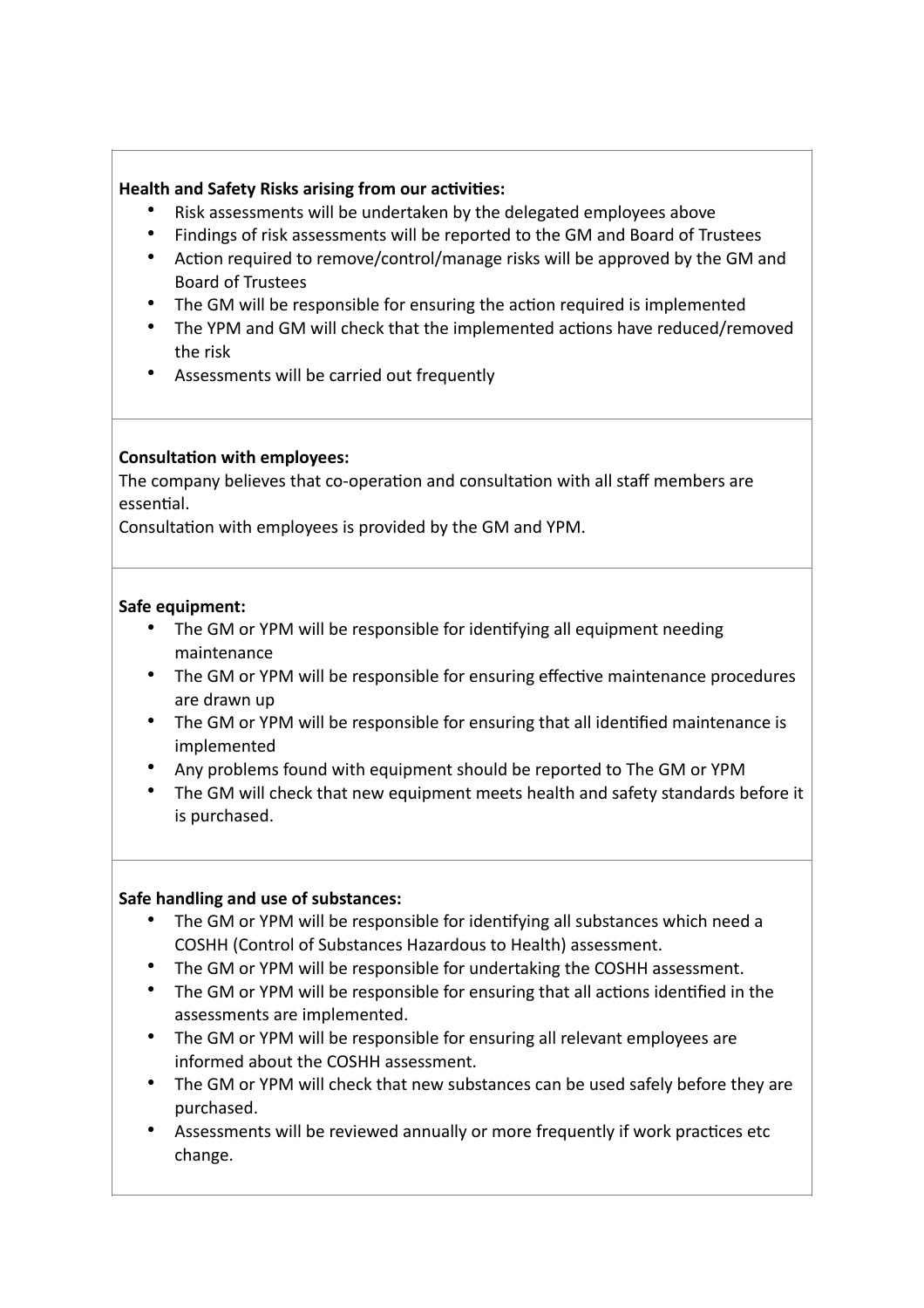#### **Competency for tasks and training:**

- Induction training will be provided for all employees by the GM or YPM
- Job specific training will be provided by the GM or YPM
- Specific jobs requiring special training will be identified by risk assessment of each project as it arises.
- Training records are kept at the [INSERT COMPANY NAME] office
- Training will be identified, arranged and monitored by the GM or YPM

### **Accidents, first aid and work-related ill health:**

- Health surveillance is required for employees doing the following jobs – none at present.
- Health surveillance will be arranged by the GM
- Health surveillance records will be kept at the [INSERT COMPANY NAME] office.
- A specific risk assessment will be undertaken by the GM or YPM for any employee or freelance staff member who notifies her pregnancy
- First Aid boxes are kept at Prendergast and the [INSERT COMPANY NAME] office. Travelling First Aid Kits are taken to all events and workshops lead by [INSERT COMPANY NAME].
- The appointed persons/first aiders are [INSERT STAFF NAMES]
- There will always be at least one qualified first aider at [INSERT COMPANY NAME] Classes
- All accidents and cases of work-related ill health are to be recorded in the accident book. The book is kept at the [INSERT COMPANY NAME] office
- All accidents and cases of ill health regarding students at the [X VENUE] are to be recorded in the X VENUE] accident book. The book is kept locked away in the X VENUE] storage cupboard
- All accidents and cases of ill health regarding students at other sites are to be recorded in the Workshop/Event Accident Book. The book is kept locked in the office when not in use
- All student injuries will be reported to parents/guardians verbally either immediately (in the instance the injury is sufficient to be considered an emergency) or at the end of the relevant session
- All head injuries will be recorded in the appropriate accident book and reported to parents via a 'head injury' letter
- The General Manager is responsible for reporting accidents, diseases and dangerous occurrences to the enforcing authority.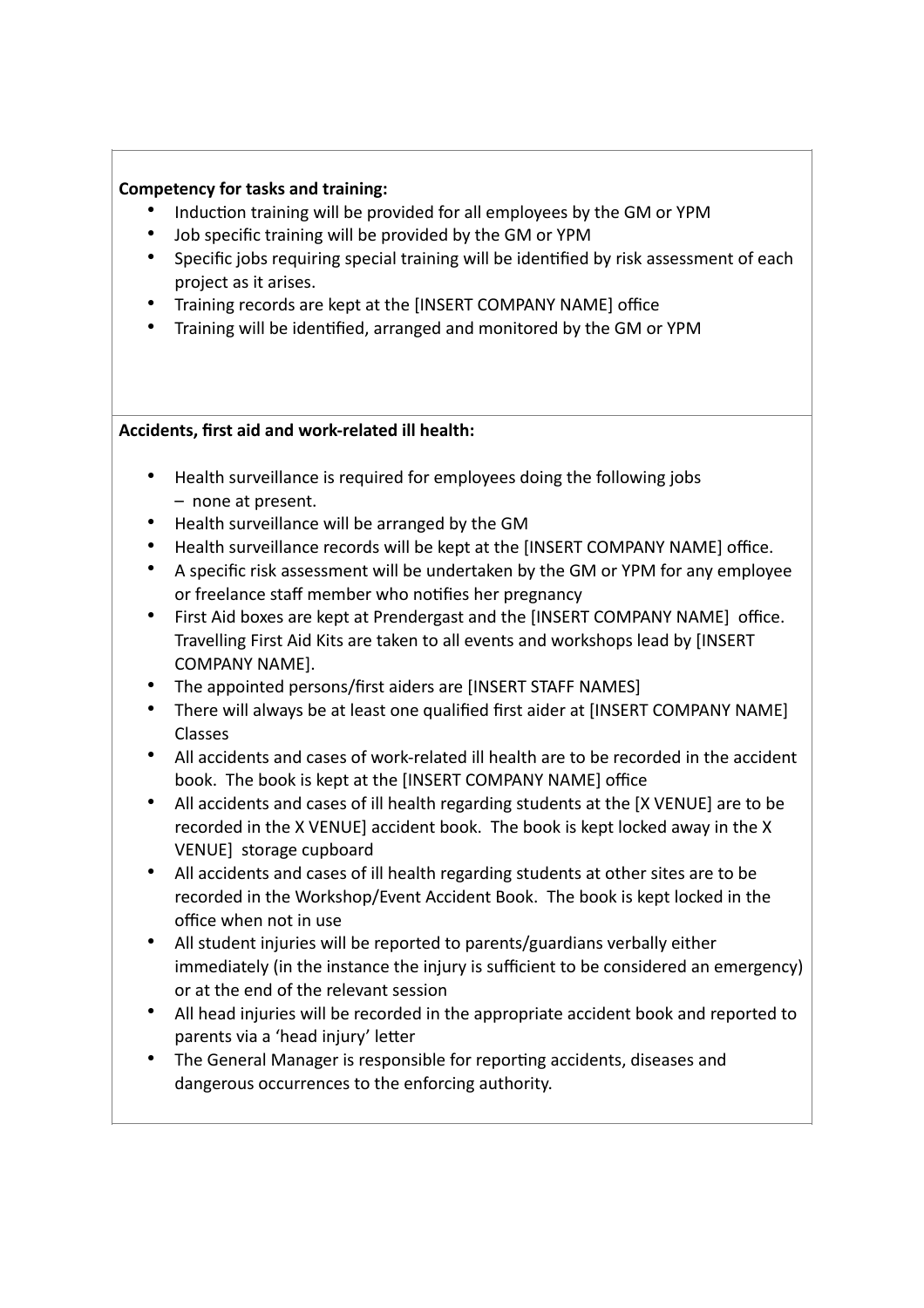# **Display Screen Equipment:**

[INSERT COMPANY NAME] recognises its responsibility to ensure the well-being of workers who habitually use display screen equipment for a significant part of their normal work. Volunteers/Workers are advised to ensure that they take a five-minute break from the display screen equipment at least once an hour and are advised that, if they experience vision defects or other discomfort that they believe may be wholly or in part a consequence of their use of such equipment, they have the right to an eye-test at the Organisation's expense.

The regulations are for the protections of workers (including self-employed workers and volunteers) who habitually use display screen equipment for a significant part of their normal work.

- The individual depends on the use of display screen equipment to do the job, as alternative means are not readily available for achieving the same results.
- The individual has no discretion as to the use or non-use of the display screen equipment
- The individual needs significant training and/or skills in the use of display screen equipment to do the job
- The individual uses display screen equipment in this way daily.

# **Workers' Entitlement:**

Eye Test

Any worker covered by the Regulations is entitled to request an eye and eyesight test which will be paid for by the employer. Workers should inform their line manager, who will provide them with the forms to take to an option of the worker's choice.

A worker may request a test if he/she:

- Is already a user for a significant part of his/her work
- Is about to start using display screen equipment for a significant part of his/her work
- Is experiencing visual difficulties which may reasonably be related to display screen work
- It is recommended by an option at the time of an eye examination that the worker should have eye tests at regular intervals

# **Spectacles**

If, as a result, of the eye test a worker requires spectacles solely for use with display screen equipment, he/she is entitled to reimbursement of the cost of a basic pair. If the worker wishes to choose more costly spectacles (e.g. a more expensive frame), the employer is not obliged to pay the full cost of these. In this event the worker will only be reimbursed for the cost of basic spectacles.